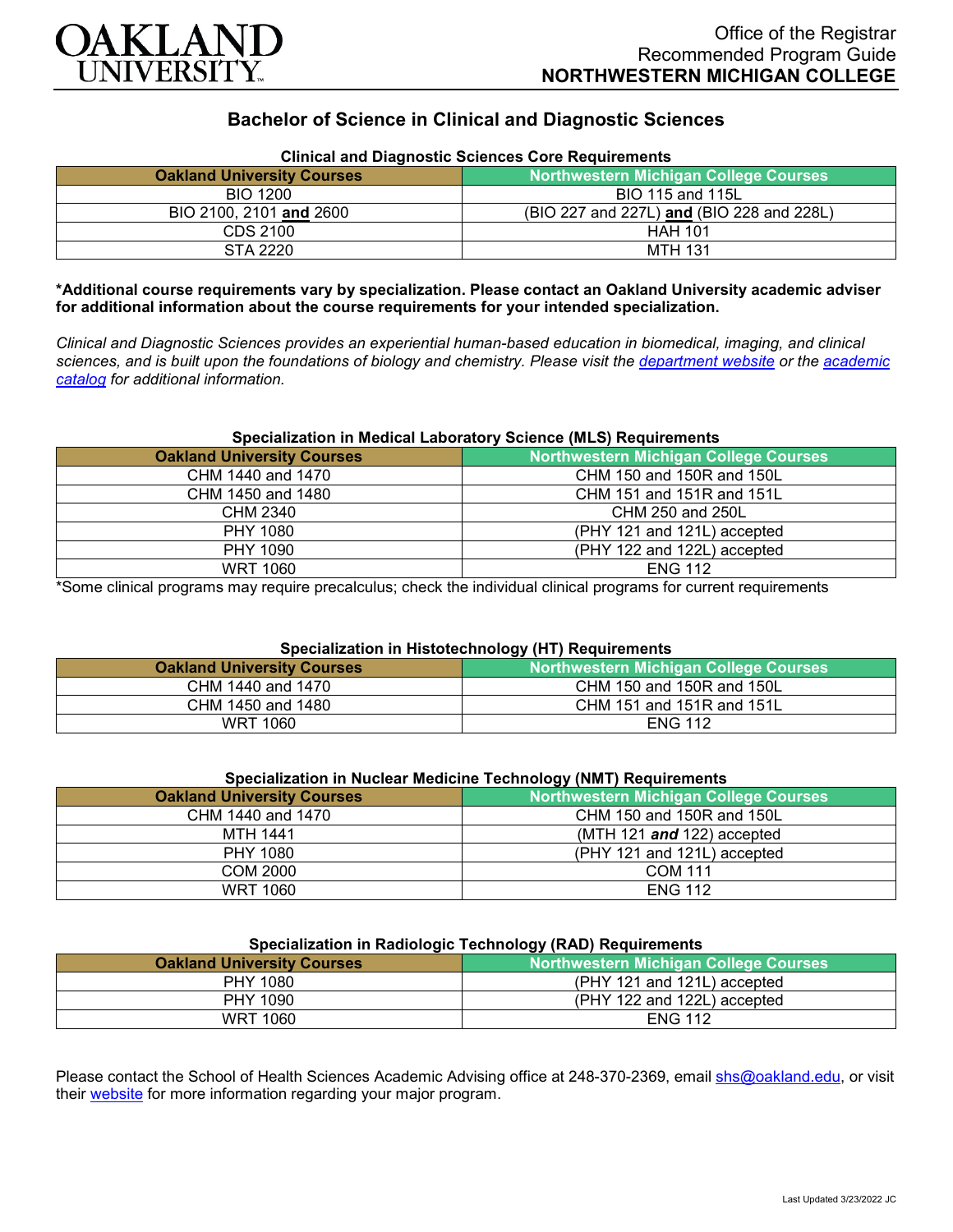

# **Bachelor of Science in Clinical and Diagnostic Sciences**

| Clinical and Diagnostic Sciences Core Requirements |                                              |
|----------------------------------------------------|----------------------------------------------|
| <b>Oakland University Courses</b>                  | <b>Northwestern Michigan College Courses</b> |
| <b>BIO 1200</b>                                    | BIO 115 and 115L                             |
| BIO 2100, 2101 and 2600                            | (BIO 227 and 227L) and (BIO 228 and 228L)    |
| CDS 2100                                           | <b>HAH 101</b>                               |
| STA 2220                                           | <b>MTH 131</b>                               |

# **Clinical and Diagnostic Sciences Core Requirements**

**\*Additional course requirements vary by specialization. Please contact an Oakland University academic adviser for additional information about the course requirements for your intended specialization.**

*Clinical and Diagnostic Sciences provides an experiential human-based education in biomedical, imaging, and clinical sciences, and is built upon the foundations of biology and chemistry. Please visit the [department website](https://www.oakland.edu/shs/clinical-and-diagnostic-sciences/) or the [academic](http://catalog.oakland.edu/preview_program.php?catoid=53&poid=8663)  [catalog](http://catalog.oakland.edu/preview_program.php?catoid=53&poid=8663) for additional information.*

#### **Specialization in Pre-Clinical Professions (Medicine, Dentistry, Optometry, Veterinary Medicine) Requirements**

| <b>Oakland University Courses</b>               | <b>Northwestern Michigan College Courses</b> |
|-------------------------------------------------|----------------------------------------------|
| CHM 1440 and 1470                               | CHM 150 and 150R and 150L                    |
| CHM 1450 and 1480                               | CHM 151 and 151R and 151L                    |
| CHM 2340, 2350 and 2370                         | (CHM 250 and 250L) and (CHM 251 and 251L)    |
| PHY 1010 and 1100                               | PHY 121 and 121L                             |
| PHY 1020 and 1110                               | PHY 122 and 122L                             |
| WRT 1060                                        | <b>ENG 112</b>                               |
| Elective Credits (more options available at OU) | ENG 111; MTH 141; PSY 211                    |

## **Specialization in Pre-Pharmacy Requirements**

| <b>Oakland University Courses</b> | <b>Northwestern Michigan College Courses</b> |
|-----------------------------------|----------------------------------------------|
| CHM 1440 and 1470                 | CHM 150 and 150R and 150L                    |
| CHM 1450 and 1480                 | CHM 151 and 151R and 151L                    |
| CHM 2340, 2350 and 2370           | (CHM 250 and 250L) and (CHM 251 and 251L)    |
| MTH 1554                          | MTH 141                                      |
| PHY 1010 and 1100                 | PHY 121 and 121L                             |
| WRT 1060                          | <b>ENG 112</b>                               |

## **Specialization in Pre-Physician Assistant Requirements**

| <b>Oakland University Courses</b> | Northwestern Michigan College Courses                   |
|-----------------------------------|---------------------------------------------------------|
| <b>BIO 1201</b>                   | Satisfied by completing (BIO 115 & 115L and 116 & 116L) |
| CHM 1440 and 1470                 | CHM 150 and 150R and 150L                               |
| CHM 1450 and 1480                 | CHM 151 and 151R and 151L                               |
| CHM 2340                          | CHM 250 and 250L                                        |
| PHY 1010 and 1100                 | PHY 121 and 121L                                        |
| <b>PSY 1000</b>                   | <b>PSY 101</b>                                          |
| <b>PSY 2250</b>                   | <b>PSY 211</b>                                          |
| <b>WRT 1060</b>                   | <b>ENG 112</b>                                          |

Please contact the School of Health Sciences Academic Advising office at 248-370-2369, email [shs@oakland.edu,](mailto:shs@oakland.edu) or visit their [website](http://www.oakland.edu/shs/advising) for more information regarding your major program.